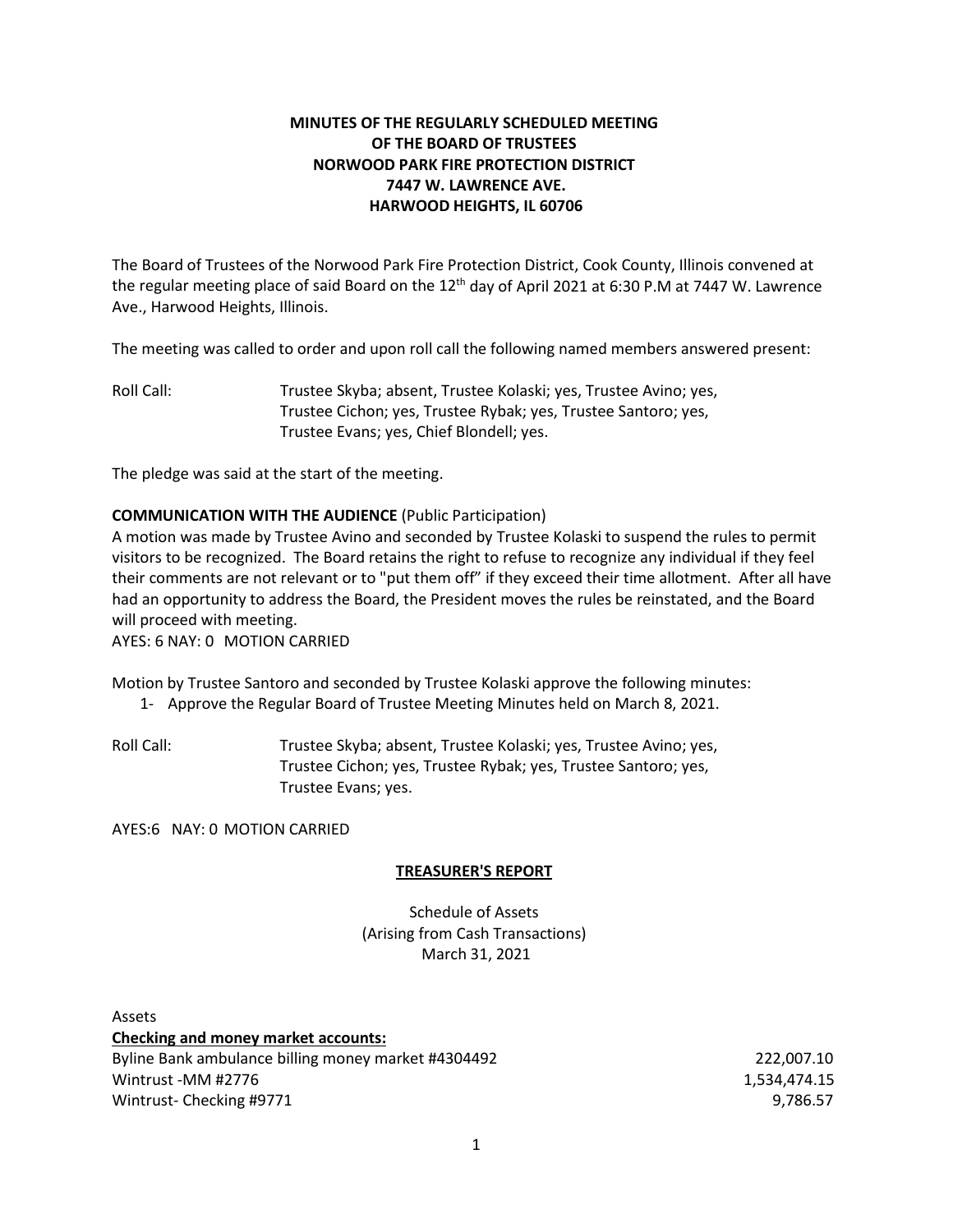| Wintrust-Ambulance #2671                                 | 704,475.22     |
|----------------------------------------------------------|----------------|
| Wintrust- Medical #0599                                  | 2,147.11       |
| Wintrust-Donation #4129                                  | 929.00         |
| Wintrust-FSA #0713                                       | 1,712.97       |
| Total checking and money market accounts                 | \$2,475,532.12 |
| Certificates of deposit (interest rate and maturity):    |                |
| Belmont Bank (3.00%, 02/10/21)                           | 697,750.79     |
| Belmont Bank (3.00% 01/21/21)                            | 580,797.82     |
| Belmont Bank (2.50% 01/19/21)                            | 405,507.45     |
| Total certificates of deposit                            | \$1,684,056.06 |
| Total checking, money market and certificates of deposit | \$4,159,588.18 |

Motion by Trustee Evans and seconded by Trustee Avino to approve the March's accounts payable expenditures in the amount of \$390,707.23 and the Treasurer's Report as presented from the Financial Statements for March 2021.

Trustee Avino stated that we were on the mark with expenditures being \$390,000, there was nothing significant this last month.

| Roll Call:       | Trustee Skyba; absent, Trustee Kolaski; yes, Trustee Avino; yes,                      |
|------------------|---------------------------------------------------------------------------------------|
|                  | Trustee Cichon; yes, Trustee Rybak; yes, Trustee Santoro; yes,<br>Trustee Evans; yes. |
| $AYES: 6$ NAY: 0 | <b>MOTION CARRIED</b>                                                                 |

#### **Chiefs' Report:**

Chief stated he hopes all is well and that all Trustees have received a written report.

Chief stated that he was glad to be meeting in person.

The current COVID rate is 4.5% and in the region 5.3%. This number is almost double from last month.

The District has been worked with many officials to discuss how our paramedics can administer Covid-19 vaccines, the obstacle is getting the vaccine. The homebound residents would be our top priority. ALGH believes we are close to being able to administer in the homes. Chief stated that Norwood Park is on the front lines and would like to be involved.

The current call volume has passed 2019 which was our highest year ever. 2020 saw a lull due to COVID and people not wanting to go to the hospital. Over the years we have seen about a 5%/year increase and this year we are trending to pass 4,000 calls.

Officers are creating SOGs. They will be reviewed by all officers and then final approval will be from Deputy Chief Erlewein.

Commander Peistrup was awarded the IDPH grant towards a LUCAS device. The award was for \$7,500 and the motion is on the agenda tonight.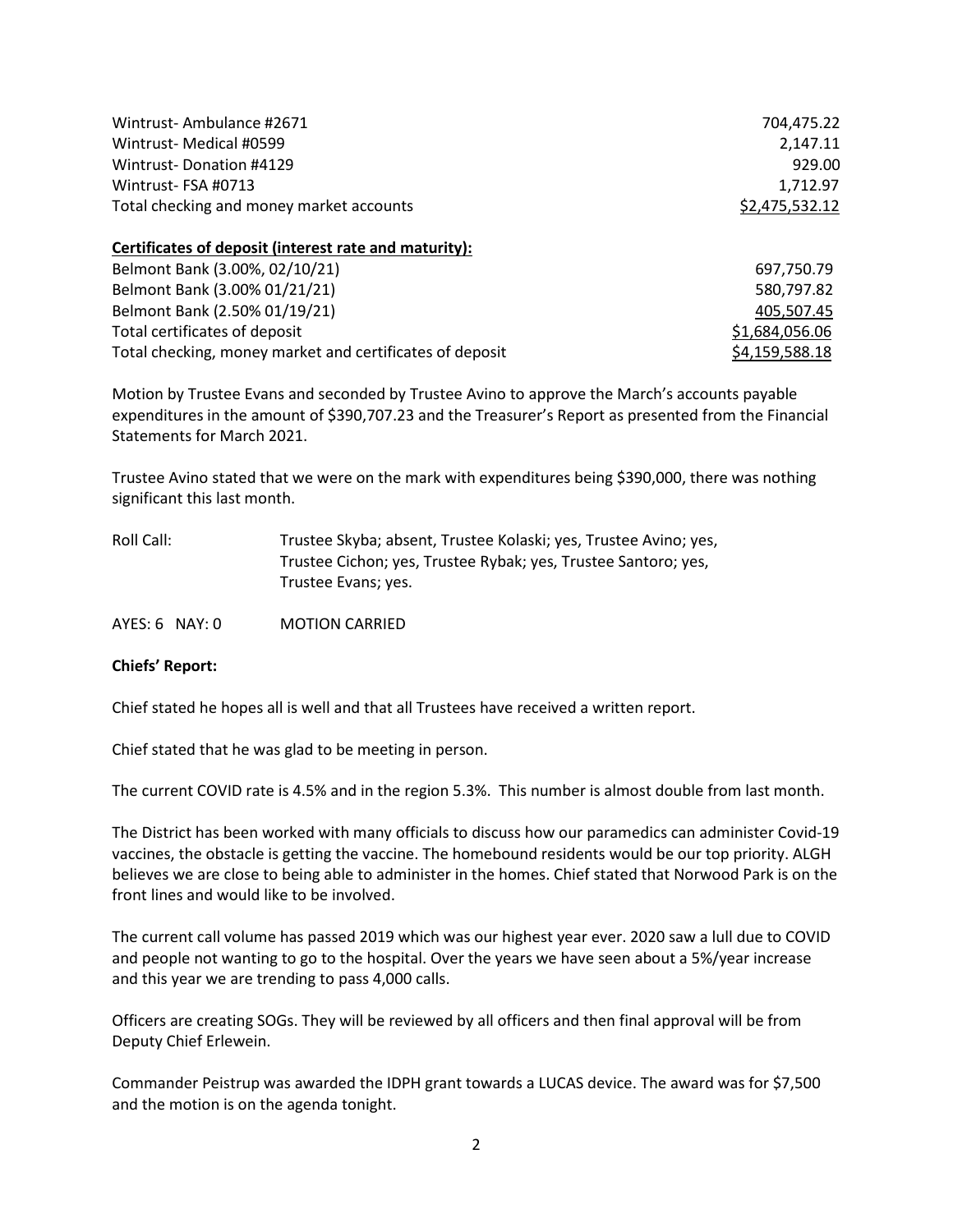There is an RFP on the agenda tonight for our audit. Once approved, we will send it to 5 auditors that have been recommended to us and put on our website. Next month we will view the proposals and table any action until they can be reviewed by the finance committee. In June it will be on the agenda for vote.

Trustee Rybak asked the Chief to explain what the LUCAS does. Chief explained the device, how it works, and how they currently carry the one we have on the engine.

Trustee Santoro asked if this is like the AED. Chief explained how the paramedics use defibrillators and that AEDs are for civilians. Explained how during a cardiac arrest the paramedics use electrical, mechanical, and pharmaceutical means to try and revive the patient.

Firefighter Cotiguala stated that it is a fantastic device and you do not have one person dedicated to compressions.

Trustee Rybak stated that not everyone has them so we are lucky that our paramedics have it so they can concentrate on giving drugs, establishing airway, etc.

Trustee Cichon stated that he heard the firefighters were at a couple of big fires.

Chief explained that they had a fire at the ComEd facility and how years ago they would have sprayed foam. After 25 years of using foam, they realized that it is loaded with carcinogens. The EPA is not happy when that is used, and the Chief received a call the next day wanting to know if foam was used. They waited until it was safe to use water. The other large fires were in other towns. Everyone is safe.

Motion by Trustee Rybak seconded by Trustee Santoro to approve the Chief's report for March 2021. AYES: 6 NAY: 0 MOTION CARRIED

**President's Report:** Trustee Cichon congratulated everyone on the election. The committee met regarding the CBA, he feels they have a good understanding of past contracts. They are meeting this Wednesday with union leadership.

## **Committee Reports:**

Finance Committee- Trustee Avino stated there is nothing pressing to review. Chief stated that once we receive proposals for the audit we will have to meet.

Building and Equipment Committee- Trustee Evans stated that 101 was sent in for their frame repair. The 2 squads are being outfitted. Chief stated that the last one came back today so they are now in service. Discussed the committee that went to Pierce in Appleton, Wisconsin to review the checklist on Tower 103, they will go up again in July, and then it should be about a 4-month build.

Truck 104 will be up for sale soon but will not be released until we have Tower 103. 104 is not worth much money.

Trustee Cichon asked if they selected the equipment for the Tower.

Firefighter Swank stated that they have reached out to multiple vendors and are receiving costs/quotes on all the items.

Chief stated that once all the information is gathered, they will meeting with the Building and Equipment Committee.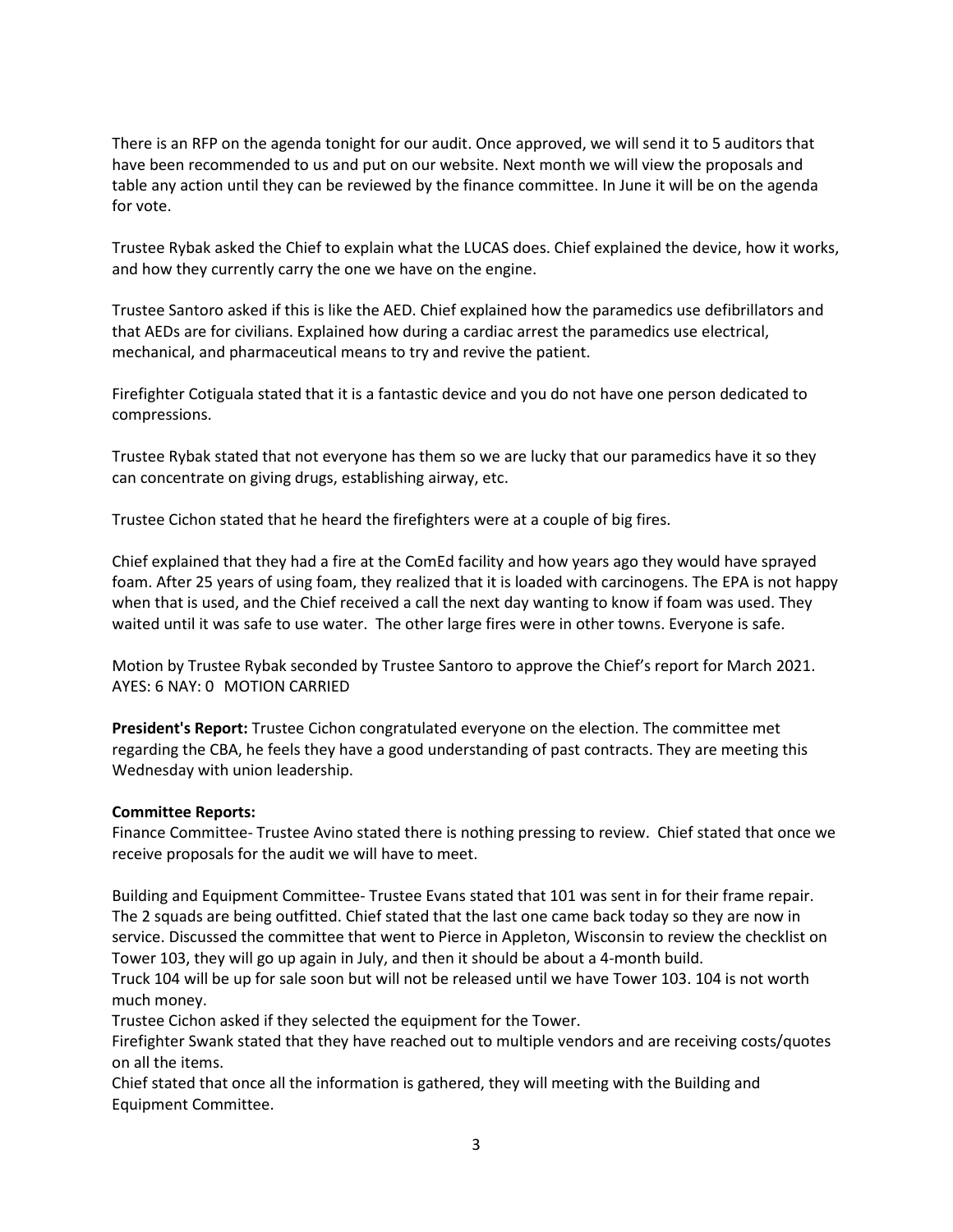Policy & Strategic Planning Committee- Trustee Kolaski stated that he met with Chief and Cyndi. They are making redline corrections in the policy manual. The committee will meet after they complete Chapter 3. Everyone will need to return the USB drive so everything can be updated.

Community Relations Committee- Trustee Santoro stated that we are going to be pushing Open House off for another year. We are going to administer drive thru flu shots this year.

Safety Town is going to be virtual to students.

Commander Koy has applied for residential Knox Box grants.

Firefighter Sanchez is the lead person to contact for the "Ride to School in a Fire Truck" program. Chief has spoken to the Principals of all the schools.

Chief explained in more detail the Knox Box and with the grant we are hoping to purchase 15. Chief explained that if they know of anyone in need, they will work to get them one.

Chief also stated that he explained to the Principals that if there are students having hard times or who is deserving, they can have more than the one student receive a ride to school. Discussion

Trustee Evans donated 160 bike helmets. We will have to think of a way to distribute them.

Trustee Santoro asked if firefighters are going to attend block parties this year. Chief states that with the increase in calls and training, it is sometimes difficult for the firefighters to even get to shop for their groceries. He is thinking of an alternative idea, may be a couple of weekends will be picked and if there is a backup engine, we can hire off duty personnel to attend. Discussion.

Pension Fund Member & Commissioner Oversight- Trustee Skyba not present

### **Old Business:**

None

## **New Business**

Motion by Trustee Kolaski and seconded by Trustee Santoro to approve the Request for Proposal -Audit of District's Financial Statements to go out to bid.

Trustee Avino stated that maybe we could consider having a CAFR completed and do a deeper dive into the financials. Chief stated that Lauterbach and Amen did not feel that was necessary, but it can be discussed in committee.

Roll Call: Trustee Skyba; absent, Trustee Kolaski; yes, Trustee Avino; yes, Trustee Cichon; yes, Trustee Rybak; yes, Trustee Santoro; yes, Trustee Evans; yes. AYES: 6 NAY: 0 MOTION CARRIED

Motion by Trustee Rybak and seconded by Trustee Avino to approve the purchase of a LUCAS chest compression system from Stryker at a cost of \$15,349.58. IDPH grant award of \$7,500 will go toward this purchase.

Roll Call: Trustee Skyba; absent, Trustee Kolaski; yes, Trustee Avino; yes, Trustee Cichon; yes, Trustee Rybak; yes, Trustee Santoro; yes,